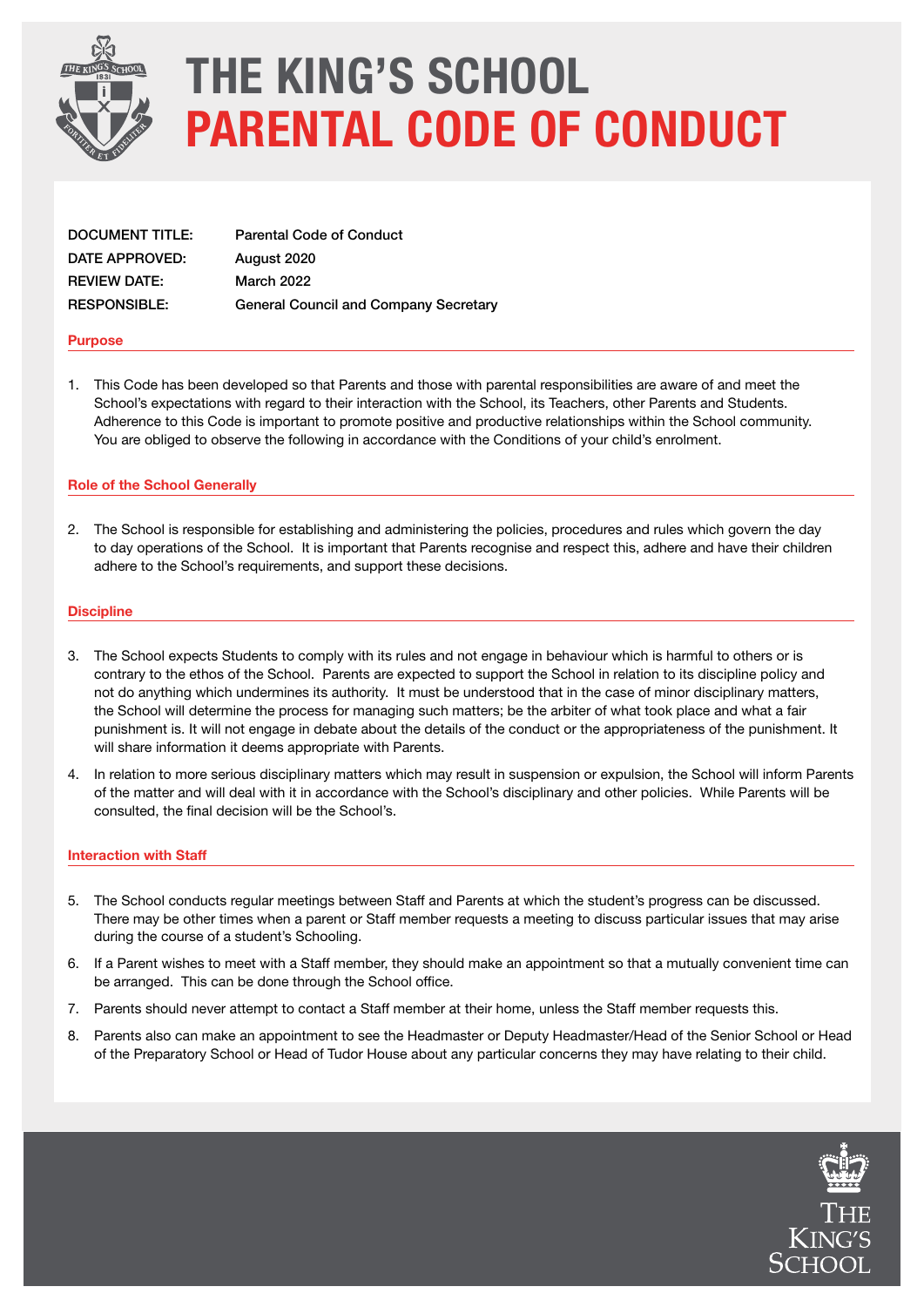

# THE KING'S SCHOOL PARENTAL CODE OF CONDUCT

- 9. It is important that Parents show respect for Staff and not publically criticise them or seek to undermine their authority. If a Parent has a particular concern about a member of Staff, they can raise it with the Staff member concerned or with the Deputy Headmaster/Head of the Senior School, Head of the Prep School, Head of Tudor House or the Headmaster. However when doing so they should observe the general rules of conduct set out in this Code.
- 10. The School has a duty of care to protect all Staff and for this reason any aggressive or abusive behavior will not be tolerated.

#### **Complaints**

- 11. If a Parent has a complaint about an issue, then they should observe the School's "Complaints and Grievances Resolution Procedure (Parents and Students)" refer to School website www.kings.edu.au that envisages such matters being addressed at the appropriate level e.g. the teacher responsible for the particular area of activity. Ultimately, a complaint may warrant being directed by the Parent or a Staff member to the Deputy Headmaster/Head of the Senior School, Head of the Prep School, Head of Tudor House or the Headmaster to determine in accordance with that Policy.
- 12. If a Parent wishes to make a complaint, they should not use rude or abusive language. This is not productive and can make it harder to resolve concerns.

### Interactions Generally

- 13. Communications whether verbal or in writing with other members of the School Community whether Teachers, administration Staff, other Parents or Students should:
	- show respect, courtesy and consideration;
	- not harass or bully another person:
	- not use intemperate language; and
	- not be confrontational.
- 14. Social media should not be used to criticise or denigrate others in the School Community.

#### Sport

- 15. Parents are welcome to attend sporting events, but should exercise restraint when supporting School teams. In particular, they should not abuse, threaten or otherwise seek to intimidate an umpire or referee or be directed against a player, or any School representatives.
- 16. The Sports coaches at the School pick teams based on their view of the most appropriate selection at the relevant time. It is not appropriate for Parents to complain about the failure of their child to be picked for a particular team.